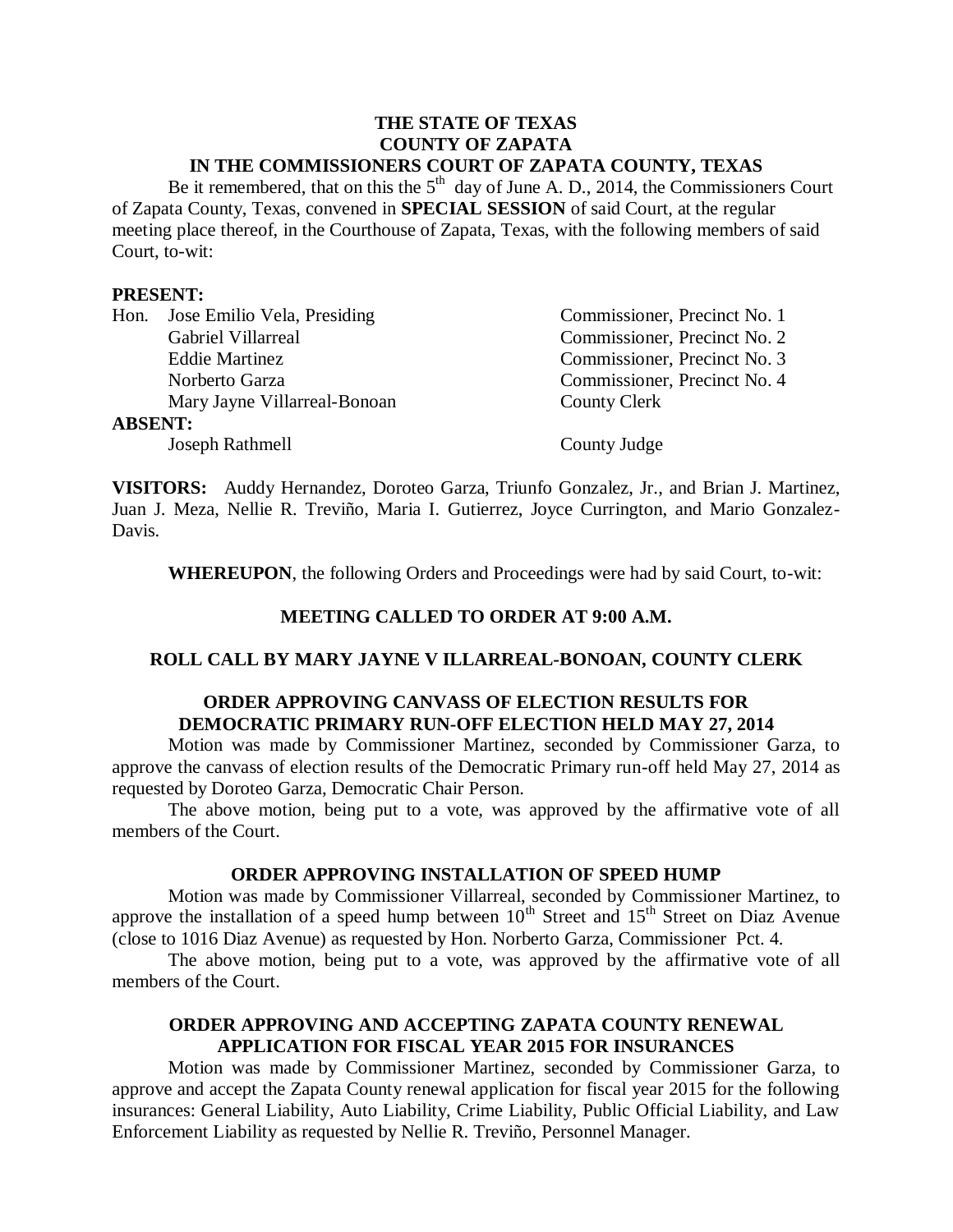The above motion, being put to a vote, was approved by the affirmative vote of all members of the Court.

# **ORDER APPROVING REQUEST BY MARIO GONZALEZ-DAVIS PROJECT MANAGER**

Motion was made by Commissioner Garza, seconded by Commissioner Villarreal, to approve the following:

- a. A proclamation designating June as Fair Housing Month
- b. The Fair Housing Statement
- c. The Zapata County Policy of Non-discrimination
- d. The Zapata County Equal Opportunity Statement
- e. The 504 Grievance Procedures
- f. Designate Nellie R. Treviño as EEO and 504 Compliance Officer for Zapata County
- g. A Resolution adopting Zapata County's Local Opportunity Plan
- h. Excessive Force Resolution

as requested by Mario Gonzalez-Davis, Project Manager.

The above motion, being put to a vote, was approved by the affirmative vote of all members of the Court.

# **ORDER APPROVING LINE ITEM TRANSFER**

Motion was made by Commissioner Garza, seconded by Commissioner Martinez, to approve the following line-item transfer to meet certification for officers:

|      | <b>Department</b>         | <b>Line Item</b> | <b>Fund</b>                | Amount      |
|------|---------------------------|------------------|----------------------------|-------------|
| From | <b>Juvenile Probation</b> | $10-570-730$     | <b>Consultant Services</b> | \$4,000.00  |
| To   | Juvenile Probation        | 10-570-427       | Workshop                   | \$4,000.00  |
| From | <b>Juvenile Probation</b> | 10-570-512       | <b>Juvenile Detention</b>  | \$10,000.00 |
| To   | Juvenile Probation        | 10-570-427       | Workshop                   | \$10,000.00 |

as requested by Sandy Pippen-Gomez, Juvenile Probation Chief.

The above motion, being put to a vote, was approved by the affirmative vote of all members of the Court.

# **TREASURER'S REPORT**

Romeo Salinas, County Treasurer, presented the Court with the monthly treasurer's report.

# **ORDER APPROVING INVOICES**

Motion was made by Commissioner Villarreal, seconded by Commissioner Garza, to approve invoices as presented by Triunfo Gonzalez, County Auditor.

The above motion, being put to a vote, was approved by the affirmative vote of all members of the Court.